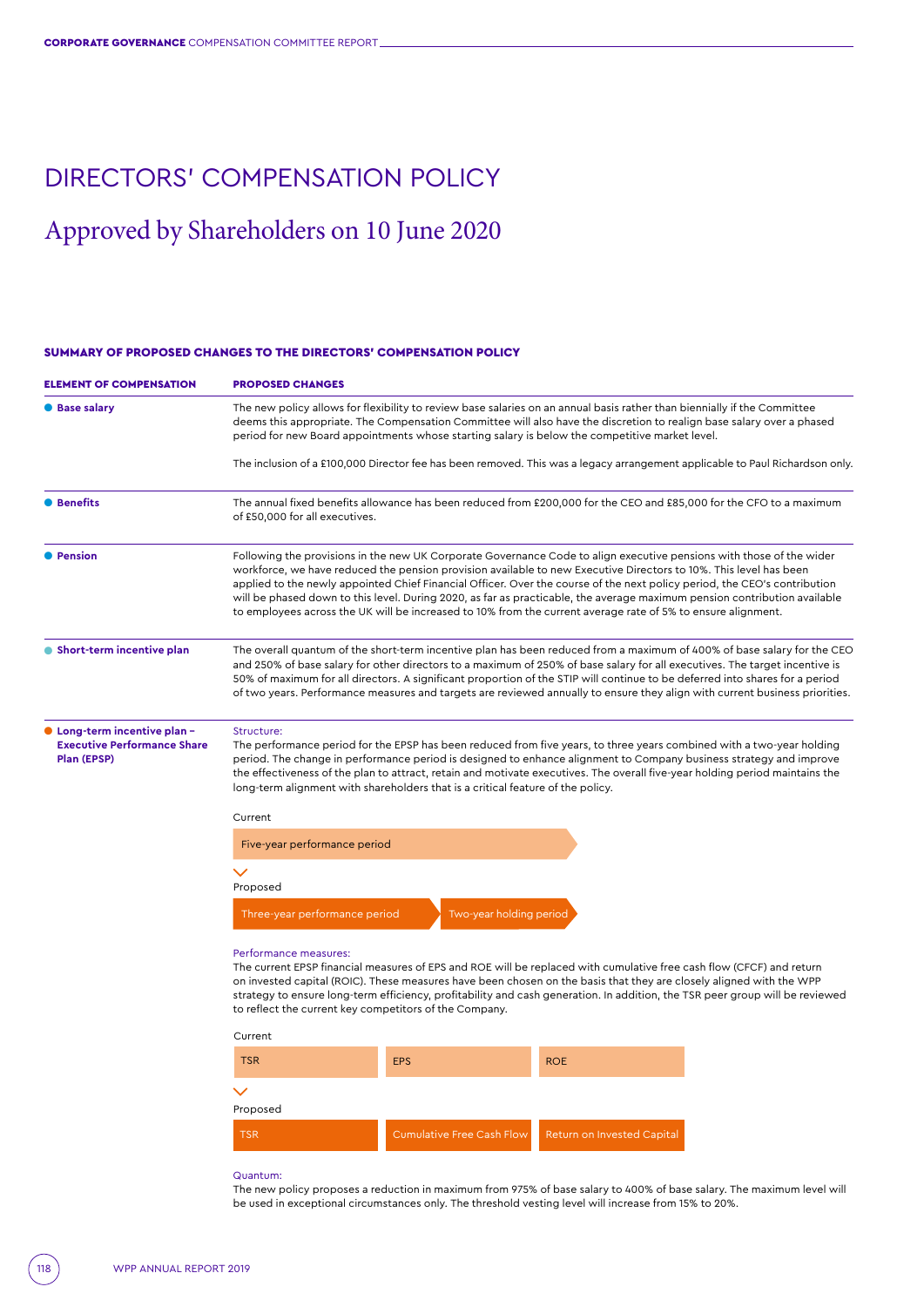# OVERVIEW OF OTHER CHANGES TO POLICY

| <b>POLICY AREA</b>                             | <b>PROPOSED CHANGES</b><br>Post-employment shareholding requirements will be formally introduced requiring Executive Directors to hold 100% of<br>their shareholding requirement for the first year following departure, reducing to 50% for the second year. The post-<br>employment requirement was set taking into account the level of the shareholding requirement for the CEO and CFO<br>at 600% and 300% respectively which is considerably higher than typical UK market norms. |  |  |
|------------------------------------------------|-----------------------------------------------------------------------------------------------------------------------------------------------------------------------------------------------------------------------------------------------------------------------------------------------------------------------------------------------------------------------------------------------------------------------------------------------------------------------------------------|--|--|
| ● Post-employment<br>shareholding requirements |                                                                                                                                                                                                                                                                                                                                                                                                                                                                                         |  |  |
| <b>O</b> Malus and clawback                    | A standalone malus and clawback policy has been implemented which applies to all the incentive plans. The policy<br>includes a broad list of events in which malus and clawback may be applied and a defined decision-making process. The<br>Compensation Committee have far-reaching powers to ensure they can use judgement in a broad range of circumstances.                                                                                                                        |  |  |
| <b>Appointments to the Board</b>               | The aggregate maximum level of ongoing variable compensation that can be awarded to a newly appointed Executive<br>Director has been reduced from 8 times to 6.5 times base salary. This aligns with changes to limits on short- and long-term<br>incentive levels.                                                                                                                                                                                                                     |  |  |

# GUIDING PRINCIPLES

Our Directors' Compensation Policy is designed in the context of the UK Corporate Governance Code to attract and retain best-in-class talent and incentivise Directors to deliver growth, creativity and outstanding performance, thereby producing long-term value for shareholders.

The WPP Directors' Compensation Policy is determined by the following guiding principles:

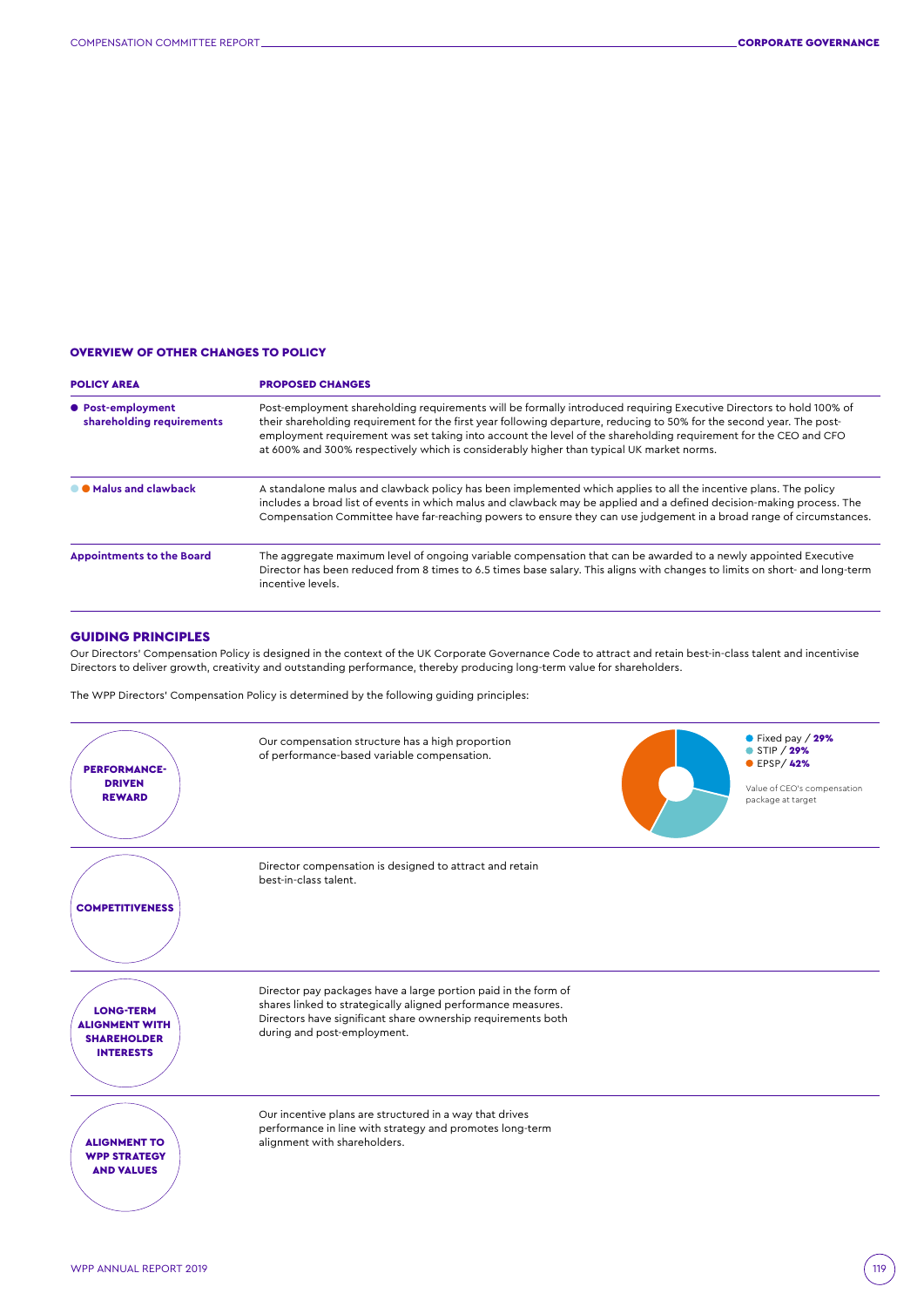#### ALIGNING INCENTIVE PLANS WITH STRATEGY

Performance measures are selected to align to the immediate and long-term business strategic priorities appropriate at the time.



# CONSIDERATIONS TAKEN INTO ACCOUNT WHEN SETTING OUR DIRECTORS' COMPENSATION POLICY

EMPLOYMENT CONDITIONS AT WPP

We have set the WPP Directors' Compensation Policy in the context of the policies and practices that apply to the wider workforce.

#### SHAREHOLDER VIEWS

The Committee has consulted with key shareholders throughout the development of the updated Directors' Compensation Policy. The feedback received during these conversations was valuable and was among the factors that informed the decisions made by the Committee. WPP has worked diligently to listen to all views and create a policy that is both acceptable to shareholders as well as attractive to and likely to retain Executive Directors. WPP continues to engage openly with shareholders and institutional investors to discuss matters relating to compensation.

payable is £50,000.

#### PROPOSED NEW POLICY FIXED ELEMENTS OF COMPENSATION

| <b>COMPONENT, PURPOSE</b><br><b>AND LINK TO STRATEGY</b>                                                                                 | <b>OPERATION</b>                                                                                                                | <b>OPPORTUNITY</b>                                                                                                                                                      |  |
|------------------------------------------------------------------------------------------------------------------------------------------|---------------------------------------------------------------------------------------------------------------------------------|-------------------------------------------------------------------------------------------------------------------------------------------------------------------------|--|
| • Base salary<br>To maintain package<br>competitiveness and<br>reflect skills and<br>experience; to enable<br>recruitment and retention. | Base salary is typically reviewed every two years but may be reviewed annually if the<br>Committee deems appropriate.           | Increases for executives will usually<br>be aligned to the wider workforce                                                                                              |  |
|                                                                                                                                          | The Committee may realign base salary over a phased period for new Board appointees<br>who start on a lower-than-market salary. | which will reflect the performance<br>of the Company, individual and local<br>economic factors.                                                                         |  |
|                                                                                                                                          | Salary levels and increases take into consideration:<br>- salary increases awarded across the Group<br>- individual performance | Increases above the normal level<br>may be made to take into account<br>special circumstances such as:                                                                  |  |
|                                                                                                                                          | levels in other companies of similar size, scope and complexity.<br>Ξ.                                                          | - increase in the nature or scope<br>of the role<br>- to reflect development in a role<br>such as in the case of an<br>executive appointed at a<br>below-market salary. |  |
| <b>O</b> Benefits                                                                                                                        | The fixed annual allowance will be reviewed periodically by the Committee and any                                               | The maximum benefit allowance                                                                                                                                           |  |

● **Benefits**

Provide an annual fixed and non-itemised allowance, to enable the executive to procure benefits to enable them to undertake their role and ensure their wellbeing and security.

The fixed annual allowance will be reviewed periodically by the Committee and any changes will be effective for the next fiscal year. The allowance is set with regard to the individual concerned and the role they undertake.

Should the executive be required to move to a different country, a relocation benefit may be provided in addition to the usual benefit allowance.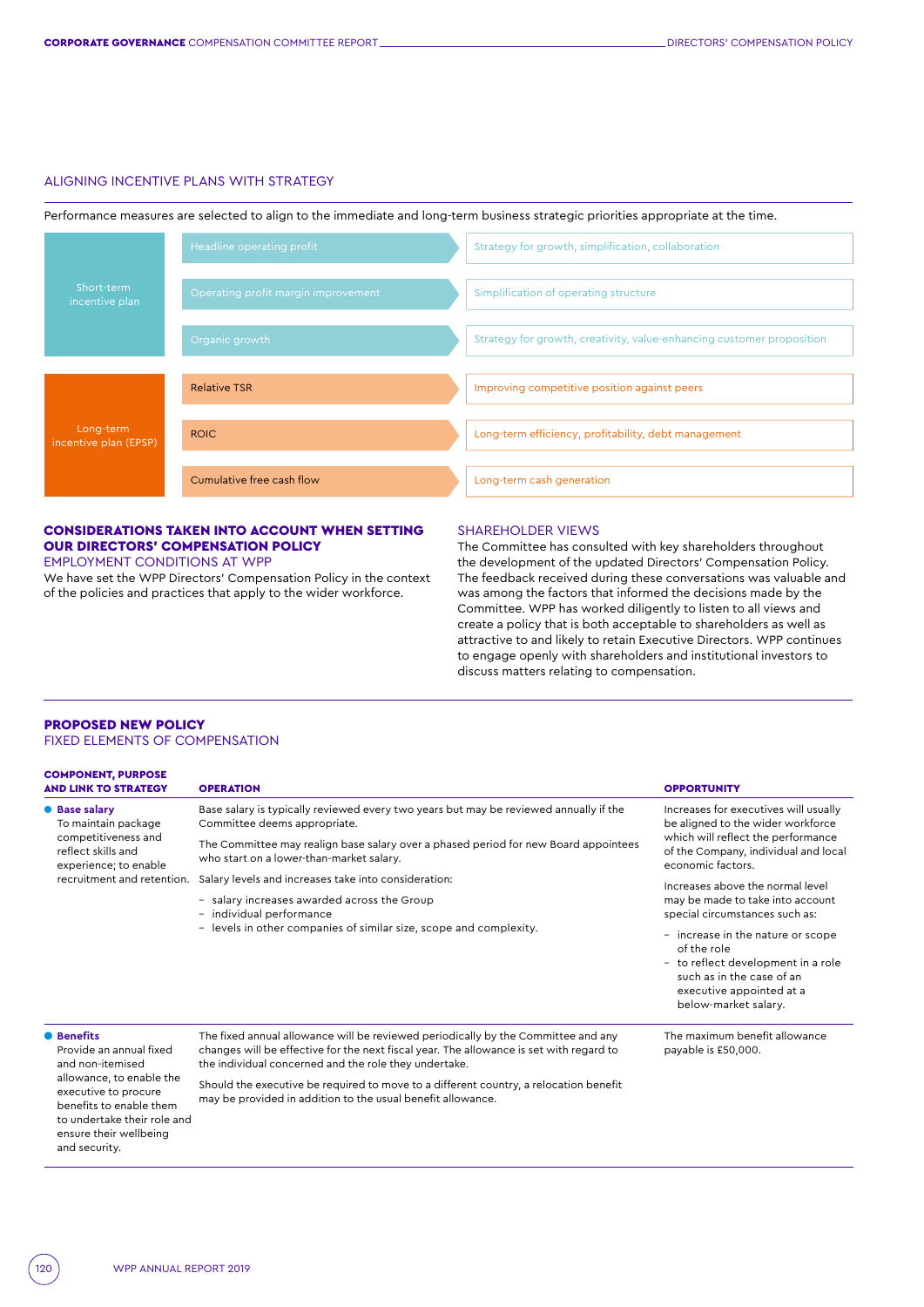#### COMPONENT, PURPOSE AND LINK TO STRATEGY OPERATION OPERATION

● **Pensions** To enable provision for retirement benefits.

# Pension is provided by way of contribution to a defined contribution retirement arrangement, or as a cash allowance, determined as a percentage of base salary.

Executive Director: 10% of base salary.

Current: CEO – 20% of base salary less Employer's NIC (17.6% net) reducing to 10% over the 2020 to 2022 Policy period.

CFO – 10% of base salary.

# VARIABLE ELEMENTS OF COMPENSATION

| <b>COMPONENT, PURPOSE</b><br><b>AND LINK TO STRATEGY</b>                                                                                                                                                                                                                                                                                              | <b>OPERATION</b>                                                                                                                                                                                                                                                                                                                                                                                                                                                                                                                                                                                                                                                                                                                      | <b>OPPORTUNITY</b>                                                                                                                                                                                                                                                                                                                             | <b>PERFORMANCE</b>                                                                                                                                                                                                                                                                                                                                                                                                                                                                                                                                        |
|-------------------------------------------------------------------------------------------------------------------------------------------------------------------------------------------------------------------------------------------------------------------------------------------------------------------------------------------------------|---------------------------------------------------------------------------------------------------------------------------------------------------------------------------------------------------------------------------------------------------------------------------------------------------------------------------------------------------------------------------------------------------------------------------------------------------------------------------------------------------------------------------------------------------------------------------------------------------------------------------------------------------------------------------------------------------------------------------------------|------------------------------------------------------------------------------------------------------------------------------------------------------------------------------------------------------------------------------------------------------------------------------------------------------------------------------------------------|-----------------------------------------------------------------------------------------------------------------------------------------------------------------------------------------------------------------------------------------------------------------------------------------------------------------------------------------------------------------------------------------------------------------------------------------------------------------------------------------------------------------------------------------------------------|
| • Short-term incentive plan<br>(STIP)<br>Cash bonus<br>Executive Share Award<br>(ESA)<br>To drive the achievement<br>of strategic priorities for<br>the financial year and to<br>motivate, retain and reward<br>executives over the short<br>and medium term.<br>The ESA element of the<br>incentive aligns executives<br>with shareholder interests. | Targets are set early in the year. The Committee<br>determines the extent to which these targets have<br>been achieved at the end of the year based on<br>the performance.<br>The STIP is delivered as follows:<br>- at least 40% of the STIP pay-out is delivered in the<br>form of conditional deferred shares (ESA) which<br>will be released after a period of two years.<br>the Committee has discretion to adjust the<br>formulaic bonus outcomes both upwards and<br>downwards (including to zero) if it is determined<br>that performance has been impacted by<br>unforeseen circumstances and the outcome is not<br>reflective of the underlying company performance.<br>- STIP is subject to the malus and clawback policy. | Maximum opportunity<br>- 250% of base salary<br><b>Target opportunity</b><br>- 50% of the maximum<br>opportunity<br>Less than the maximum<br>opportunity may be applied<br>to executives.<br>Dividends will accrue on the<br>ESA during the deferral period.                                                                                   | Performance measures and targets<br>are reviewed and set annually to<br>ensure continued strategic<br>alignment.<br>Financial measures may represent<br>a minimum of 75% of the award and<br>a maximum of 100%.<br>Individual strategic or non-financial<br>objectives may represent up to 25%<br>of the award.                                                                                                                                                                                                                                           |
| <b>Cong-term incentive plan</b><br>- Executive Performance<br><b>Share Plan (EPSP)</b><br>To drive the achievement<br>of long-term strategic<br>priorities, to aid retention<br>and to align executive and<br>shareholder interests over<br>the long term.                                                                                            | The EPSP comprises a grant of performance share<br>awards which will vest subject to the achievement<br>of performance conditions.<br>The EPSP has a performance period of three<br>years, followed by a two-year holding period of<br>the vested shares.<br>The Committee has the discretion to adjust the<br>formulaic outcome of the award to ensure that<br>vesting reflects underlying Company performance<br>and value creation for share owners.<br>EPSP is subject to the malus and clawback policy.                                                                                                                                                                                                                          | Maximum opportunity<br>- 400% of base salary<br>Less than the maximum<br>opportunity may be applied<br>to executives.<br>Dividends will accrue on awards<br>during the performance period.                                                                                                                                                     | Vesting of the EPSP is subject to<br>the achievement of demanding<br>performance targets.<br>Performance measures are set by<br>the Committee and may be a mix of<br>market, financial and non-financial<br>measures. In 2020 the measures will<br>be relative TSR, ROIC and<br>cumulative free cash flow.<br>Threshold performance will<br>produce an award of 20% of the<br>award granted and increase on a<br>sliding scale to 100% for maximum<br>performance achievement.<br>Full details of the awards are in the<br>Annual report on compensation. |
| To align the interests of<br><b>Executive Directors with</b><br>shareholders.<br><b>Executive Directors are</b><br>required to hold 100%<br>of their shareholding<br>requirement for a period<br>of one year following<br>cessation of employment,<br>reducing to 50% for a<br>second year.                                                           | <b>• Shareholding requirements</b> Executive Directors and other members of the<br>senior management team are subject to share<br>ownership guidelines which seek to reinforce<br>the WPP principle of alignment of management's<br>interests with those of shareholders.                                                                                                                                                                                                                                                                                                                                                                                                                                                             | Chief Executive Officer:<br>600% of base salary.<br>Chief Financial Officer:<br>300% of base salary.<br>Minimum for any other new<br>executive appointed to the<br>Board: 200% of base salary.<br>Executive Directors will be<br>permitted a period of seven<br>years from the date of their<br>appointment to achieve the<br>quideline level. | If an Executive Director fails to<br>achieve the required levels of share<br>ownership, the Committee will<br>decide what remedial action or<br>penalty is appropriate. This may<br>involve a reduction in future share<br>awards or requiring the director to<br>purchase shares in the market to<br>meet the ownership guidelines.<br>If the Executive Director fails to<br>maintain their shareholding<br>requirement post-employment,<br>this may result in a reduction of                                                                            |

outstanding awards.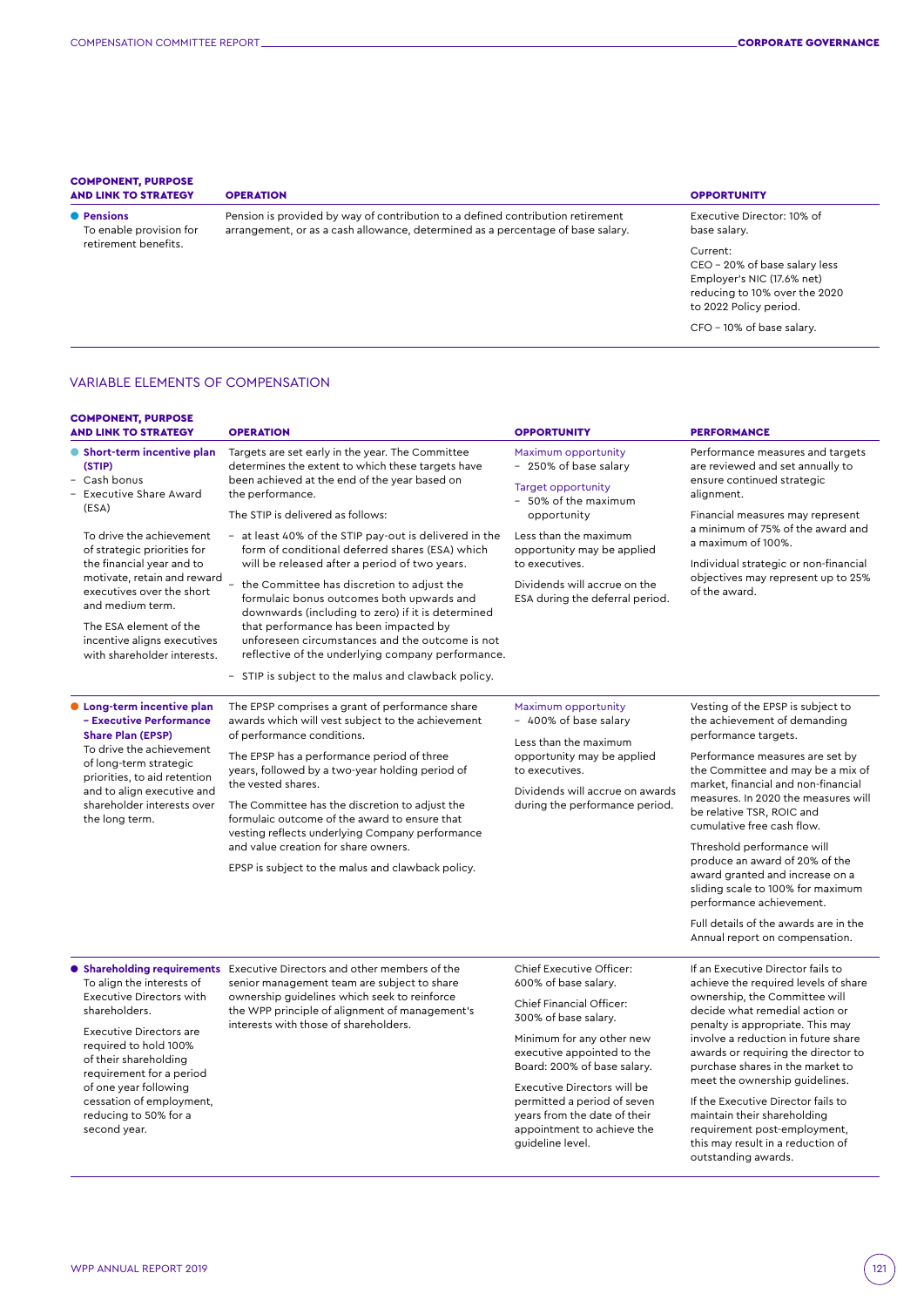# NOTES TO THE POLICY TABLE

# **Plan rules**

Copies of the various plan rules are available for inspection at the Company's registered office and head office.

The Directors' Compensation Policy table for Executive Directors provides a summary of the key provisions relating to their ongoing operation.

The Committee has the authority to ensure that any awards being granted, vested or lapsed are treated in accordance with the plan rules which are more extensive than the summary set out in the table.

#### **Selection of performance measures**

Performance measures are selected by the Committee based on their alignment with strategic priorities and the key metrics used across the business.

#### **STIP**

STIP measures are reviewed annually by the Committee taking into account business performance and priorities. The performance targets for the STIP are set to incentivise year-on-year growth and to reward strong, sustainable performance. Strategic targets are based upon the annual business priorities. The Committee is of the view that the targets for the STIP are commercially sensitive and it would be detrimental to the Company to disclose them in advance of or during the relevant performance period. The Committee will disclose those targets at the end of the relevant performance period in that year's Annual Report, if those targets are no longer commercially sensitive.

#### EPSP

The EPSP performance measures are selected to complement the annual STIP measures and capture the longer-term performance of the Company.

Cumulative free cash flow is a measure that is important for both management and our shareholders, capturing growth in revenue and profitability. Return on invested capital is similarly important and provides a positive counterbalance and risk management mechanism through the focus on both growth and capital efficiencies. With the inclusion of relative TSR, the plan also takes account of shareholder views of how WPP has performed relative to the companies in the peer group.

Operational targets under the EPSP are set taking into account a combination of factors, but primarily internal forecasts, analysts expectations and historical performance relative to budgets.

Relative TSR targets are set to ensure they are stretching and require out-performance of half of our peer group before any reward is triggered.

# **Cascade to WPP Group pay policy**

As well as setting the policy for the Executive Directors, the Committee is also responsible for managing the compensation of the Executive Committee and the Company Secretary.

Compensation packages for these individuals are normally reviewed every 18-24 months. As is the case for Executive Directors, the WPP Group pay policy ensures a clear and direct link between the performance of the Group or relevant operating company and compensation. Substantial use of performance-driven compensation not only

ensures the continued alignment of the interests of shareholders and senior individuals within the Group, but also enables the Group to attract, retain and motivate the talented people upon whom our success depends.

#### **Stock Plan 2018**

The WPP plc Stock Plan 2018 is used to satisfy awards under the short-term incentive plans (including ESAs) as well as to grant awards to management under the WPP Leaders, Partners and High Potential programme. In this programme, awards are made to participants that vest three years after grant, provided the participant is still employed within the Group.

Executive Directors, and other senior management employees, receive part of their annual bonus entitlement as a deferred share award (ESA) under the Stock Plan 2018. Executive Directors are ineligible to participate in any other aspect of the management share award programme, other than in relation to awards granted prior to appointment or in relation to awards granted to buy-out previous awards on appointment.

#### **Share Option Plan 2015**

The WPP plc Share Option Plan 2015 is an all-employee plan that makes annual grants of stock options to employees with two years of service who work in wholly-owned subsidiaries. This plan replaced the legacy Worldwide Ownership Plan.

The WPP plc Share Option Plan 2015 has the capability to make grants of executive share options.

# ILLUSTRATIONS OF TOTAL COMPENSATION

The charts below provide an illustration of the potential future total remuneration of the Executive Directors. Four scenarios of potential outcomes are provided based on the assumptions set out in the notes below the charts. The charts are reflective of the pay policy that is being presented for approval at the 2020 AGM.



• Fixed, consisting of base salary, benefits and pension

• Short-term incentives (STIP)

**• Long-term incentives (EPSP)** 

• 50% share price appreciation

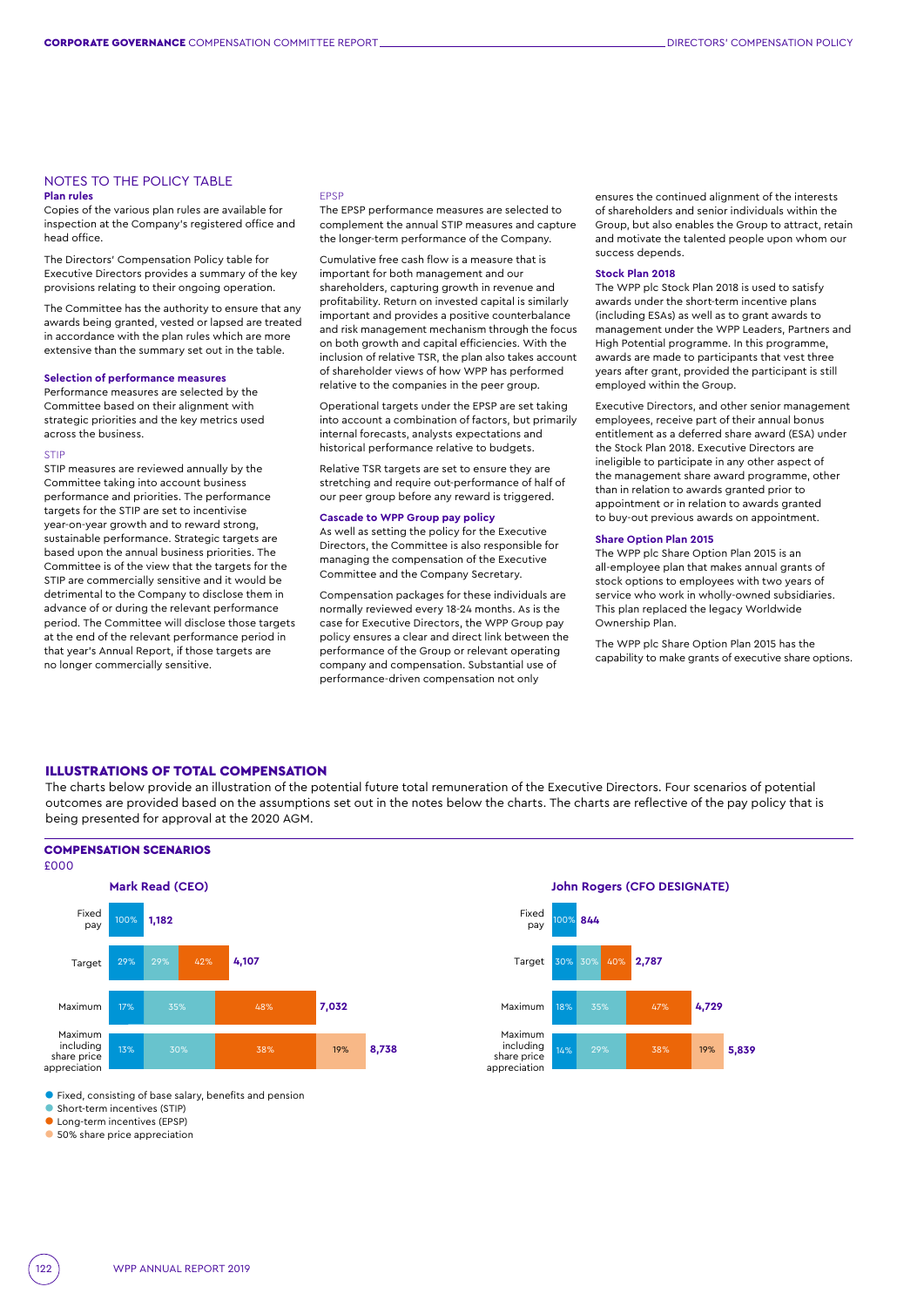#### NOTES TO THE COMPENSATION SCENARIO CHARTS

The scenarios in the charts on the previous page have been calculated based on the following assumptions:

| Fixed pay                                | Consists of base salary, benefits and pension<br>Base salary reflects current levels<br>Pension reflects current levels |
|------------------------------------------|-------------------------------------------------------------------------------------------------------------------------|
| Target                                   | Assumes target STIP of 50% of maximum<br>Assumes EPSP vesting of 50% of maximum                                         |
| Maximum excluding any share price growth | Assumes maximum STIP and maximum EPSP                                                                                   |
| Maximum including 50% share price growth | Assumes maximum STIP, maximum EPSP and 50% share price appreciation on the EPSP element of the package                  |

## APPOINTMENTS TO THE BOARD

This section sets out details with respect to the appointment of a new Executive Director to the Board of WPP, whether it is an external or internal appointment.

#### FIXED COMPENSATION

Base salary will be set considering a range of factors, including the profile and prior experience of the candidate, internal relativities, cost and external market data. If base salary is set at a lower initial level, contingent on individual performance, the Committee retains the discretion to realign the base salary over a phased period of one to three years following appointment, which may result in an exceptional rate of annualised increase in excess of that set out in the policy table.

Other elements of fixed pay will be set in accordance with the policy table. A new appointment may require the Committee to rely on the authorised discretion (as set out on page 120) to make payments related to relocation, for example, in order to facilitate the appointment.

#### ONGOING VARIABLE COMPENSATION

The Committee will seek to pay only that level of reward necessary to recruit the exceptional talent needed to lead such a complex global group. The actual level of incentive offered will be dependent on the role and existing package of the candidate. The aggregate maximum face value for annual short- and long-term variable compensation will be 6.5 times base salary.

The Committee retains the discretion to make awards on recruitment, within the policy limits, to provide an immediate alignment of interest with the interests of shareholders.

## BUY-OUT AWARDS

The Committee may consider buying-out compensation entitlements that the individual has had to forfeit by accepting the appointment. The structure and value of the awards will be informed by the structure and value of those entitlements being forfeited, and the performance targets, time horizon and method of payment will be set in an appropriate manner at the discretion of the Committee.

The intention of the Committee is that any award will take the form of WPP shares and will be subject to performance as far as possible.

An announcement of the director's appointment, detailing the incumbent's compensation will be made on a timely basis through a regulatory information service and posted on the Company's website.

#### SERVICE CONTRACTS

The following terms will apply for any new executive role appointed to the Board in the future:

- executives will normally be appointed on a notice period of up to 12 months, although the Committee retains the discretion to appoint an external candidate on a notice period of up to 24 months reducing on a rolling basis to 12 months (such that after 12 months' service the notice period would have reverted to the standard 12 months).
- at the Committee's discretion, any payment in lieu of notice will be restricted to base salary, benefits and pension. On termination, entitlements will lapse when classified as a bad leaver (defined within the incentive plans).

Otherwise base salary, benefits and pension allowance are payable as per the notice period and the Committee will have the power to make phased payments that would be reduced or stopped if alternative employment is taken up.

# TERMS SPECIFIC TO INTERNAL APPOINTMENTS

The Committee can honour any pre-existing commitments if an internal candidate is appointed to the Board.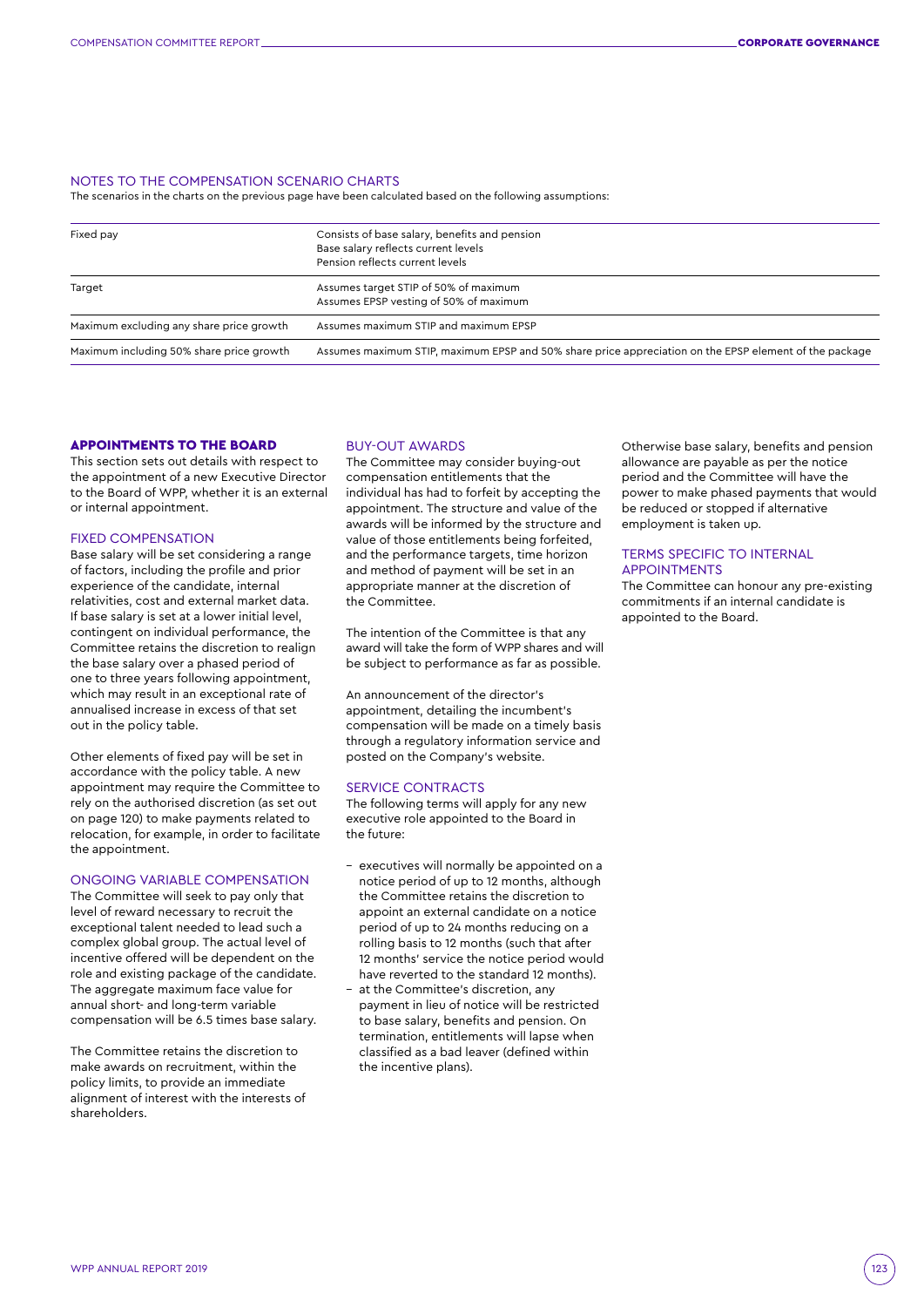### SERVICE CONTRACTS

The Company's policy on Executive Directors' service contracts is that they should be on a rolling basis without a specific end date.

The effective dates and notice periods under the current Executive Directors' service contracts are shown in this table:

#### LOSS OF OFFICE PROVISIONS **FIXED COMPENSATION ELEMENTS**

As noted above, the service contracts of executives provide for notice to be given on termination.

The Executive Directors' service contracts are available for inspection at the Company's registered office and head office

The fixed compensation elements of the contract will continue to be paid in respect of any notice period. There are no provisions relating to payment in lieu of notice. If an Executive Director is placed on garden leave, the Committee retains the discretion to settle benefits in the form of cash. The Executive Directors are entitled to compensation for any accrued and unused holiday although, to the extent it is possible and in shareholder interests, the Committee will encourage Executive Directors to use their leave entitlements prior to the end of their notice period. Except in respect of any remaining notice period, no aspect of any Executive Director's fixed compensation is payable on termination of employment.

Name Effective from Notice period Mark Read 3 September 2018 12 months John Rogers 27 January 2020 12 months

#### SHORT- AND LONG-TERM COMPENSATION ELEMENTS

If the Executive Director is dismissed for cause, there is not an entitlement to a STIP award, and any unvested share-based awards will lapse. Otherwise, the table below summarises the relevant provisions from the Directors' service contracts (cash bonus) and the plan rules (ESA and EPSP), which apply in other leaver scenarios. As noted on page 122, the Committee has the authority to ensure that any awards that vest or lapse are treated in accordance with the plan rules, which are more extensive than the summary set out in the table below.

| Cash bonus  | The Executive Directors are entitled to receive their bonus for any particular year<br>provided they are employed on the last date of the performance period.                                                                                                                                                                                                                                                                                                                                                                                                                                                                                                                                                                                                                                                                                                                                                                                                                                                            |
|-------------|--------------------------------------------------------------------------------------------------------------------------------------------------------------------------------------------------------------------------------------------------------------------------------------------------------------------------------------------------------------------------------------------------------------------------------------------------------------------------------------------------------------------------------------------------------------------------------------------------------------------------------------------------------------------------------------------------------------------------------------------------------------------------------------------------------------------------------------------------------------------------------------------------------------------------------------------------------------------------------------------------------------------------|
| <b>ESA</b>  | Provided the Executive Director is a Good Leaver, unvested awards will be reduced on<br>a time pro-rata basis and paid on the vesting date.                                                                                                                                                                                                                                                                                                                                                                                                                                                                                                                                                                                                                                                                                                                                                                                                                                                                              |
| <b>EPSP</b> | - The award will lapse if the Executive Director leaves during the first year of a<br>performance period.<br>- Provided the Executive Director is a Good Leaver, awards will vest subject to<br>performance at the end of the performance period and time pro-rating. Awards will<br>be paid on the normal date.<br>In exceptional circumstances, the Compensation Committee may determine that an<br>$\overline{\phantom{0}}$<br>award will vest on a different basis.<br>- Generally, in the event of death, the performance conditions are to be assessed as<br>at the date of death. However, the Committee retains the discretion to deal with an<br>award due to a deceased executive on any other basis that it considers appropriate.<br>- Awards will vest immediately on a change-of-control subject to performance and<br>time pro-rating will be applied unless it is agreed by the Committee and the<br>relevant Executive Director that the outstanding awards are exchanged for<br>equivalent new awards. |

# OTHER COMMITTEE DISCRETIONS NOT SET OUT ABOVE

Leaver status: the Committee has the discretion to determine an executive's leaver classification considering the guidance set out within the relevant plan rules.

Settlement agreements: the Committee is authorised to reach settlement agreements with departing executives, informed by the default position set out above.